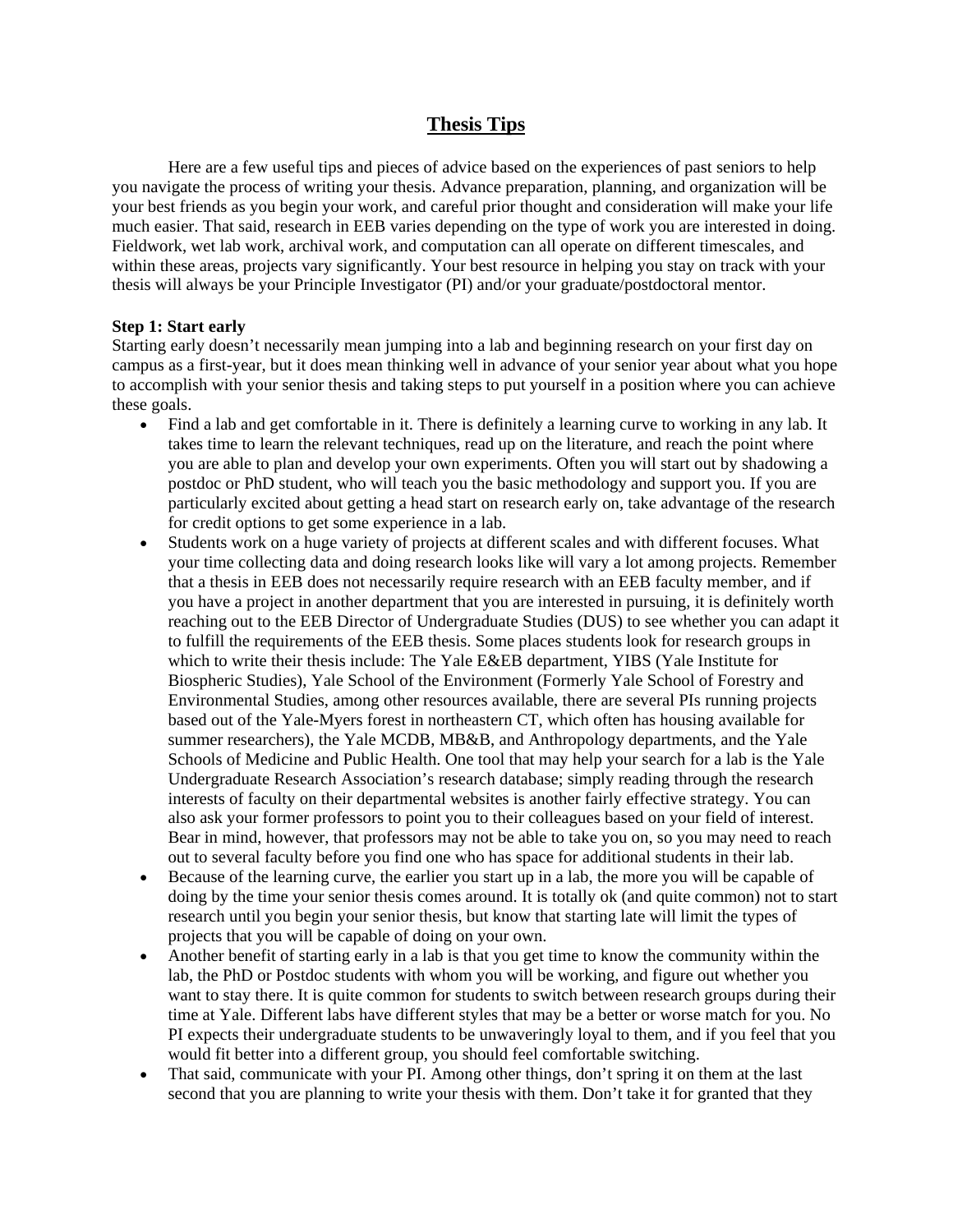know that you are planning to stay, even if you have been working there for several years. The better and clearer your communication with them is, the less likely you are to run into any unexpected difficulties. (Likewise, if you are not planning to stick around let them know. Give them advance warning so that they can plan around your departure and take on new students if needed)

• Lastly, for some projects, you may need to make plans with the PI well in advance. In particular, for research involving travel or fieldwork during the summer after your junior year, major advance planning and discussion may be involved. Even if you do not know what research group you are planning to work with, the earlier that you can figure out what type of research you hope to do (wet lab, field work, archival, computational, etc.) the easier it will be to put yourself in a good position to work on the projects that you want to! Likewise, if you are planning to do research over the summer, you will want to plan ahead to acquire funding sources for the associated costs such as include travel, equipment, and housing (A few more notes on funding at the end).

# **Step 2: Make a plan**

Once you have identified the group in which you intend to write your thesis, the next step is to make a plan for what you will actually be doing. Bear in mind that the timeline may vary significantly based on the type of research you are doing (fieldwork, wet lab, archival, computational, other). Here are a few things to bear in mind as you make that plan:

- Independent research can seem like a daunting phrase. Don't worry. You are not expected to be an expert in the field yet, writing grant proposals and identifying research topics from scratch. Research can still be independent if it is part of a larger ongoing project in the lab. Often labs will already have funding to focus on certain topics prior to your arrival. Your job as an independent researcher is to take on a piece of work and make it your own. You will likely work with a graduate student or post-doc who will supervise and train you, but as long as you are performing your experiments and analyzing your data, your project counts as independent even though you are receiving lots of support and guidance along the way. That said, if you ever have doubts about whether your project qualifies as independent research, do not hesitate to talk to your PI or to the DUS. They can help you make sure that your work meets the standards for a senior thesis.
- A year is a lot shorter than you think. While it seems like a huge amount of time, science can be slow, and the year is broken up by breaks, exams, travel, and other events that make the actual time that you have to work on your thesis much shorter than you might expect.
- Ten hours a week over the course of two semesters is about 300 hours of total work. That may sound like a lot, but it is the equivalent of a little under 8 weeks of full-time lab presence. Be reasonable and realistic about what you expect to accomplish in this time. Communicate with your PI and your supervisor – they have a lot of experience and can help you think about how to design a research project that you can finish within that time.
- Once you figure out what your project is going to be, start doing some preliminary work or readings before the fall semester starts so that you can hit the ground running. Particularly with field work, it is fairly common for much of the thesis research to be done over the summer, but even within a wet lab, having preliminary experiments and methods figured out and optimized before the fall semester begins will help you jump right into it. Often the first few weeks of work can be very slow as you get things up and running, so it may be worth trying to find time during Camp Yale or shopping period to get some of the setup and initialization going in order to maximize productivity during the actual semester. Because these first few weeks are pretty light in terms of class load, being able to get a head-start on data collection during this time is a nice way to make up for future delays that will undoubtably occur once your schedule gets busier.
- For field work, you may need to discuss your project plan with your PI farther in advance than for other types of research. It is fairly common to go into the field during the summer before senior year, and data collection may follow a rigorous and pre-defined schedule, which can require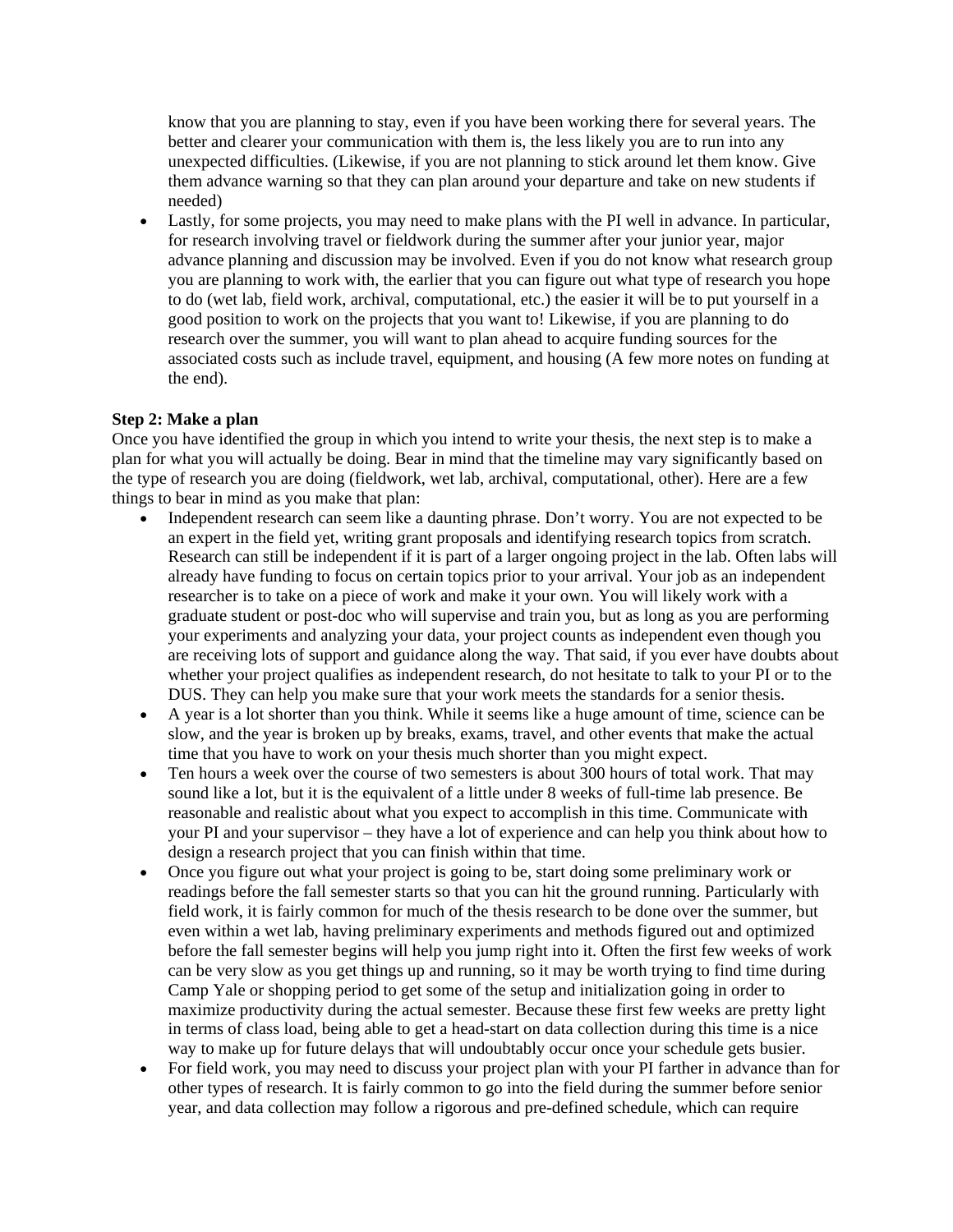much of the experimental design and literature review to be completed well in advance. For other types of summer research, the experimental design may not need to be completed in advance, but it will help if you can get comfortable with your background readings before you start.

- Discuss your goals and expectations with your PI as early as possible. If you are hoping to contribute to a publication or to attend a conference, these are important things to make clear from the start. While these goals may or may not be achievable, clear and early communication will help avoid potentially frustrating misunderstandings and give both of you an opportunity to change your mind if you seem to have different goals. These conversations may seem awkward, but if you approach them with respect and courtesy they will go smoothly, for part of the function of an advisor is to look out for your academic and career interests as well.
- Lastly, as you are making plans for your project, don't forget to budget time for writing and data analysis at the end of the year. You will put in a lot of time and effort to collect all this cool data and research your story, but if you don't give yourself enough time to write and analyze, you won't be able to showcase your work as nicely as it deserves.

# **Step 3: Research!**

This is the fun part! Again the magic words are advanced planning. This section has the least advice, because so much of the research itself is project-dependent. Your advisor and colleagues will be your best resources for helping you manage the research itself, so take advantage of their wisdom and experience.

- Have a plan with your experiments/analysis for the week and be conscious of things coming up in the future. For fieldwork or multi-day wet lab experiments, you may not have much flexibility to adjust your schedule after the project begins, and so the bulk of this planning will occur before the data collection process begins.
- Be proactive about making sure that the prep for future experiments is done in advance and think about how to organize your experiments chronologically to maximize time efficiency and minimize moments when you are stuck waiting for days on end. For example, sequencing DNA, ordering reagents, and various other components of your research may take a lot of time. By planning for those well ahead of time you can make sure that all of your time in the lab can count. Having some flex projects/experiments that you can work on in lulls and moments when you don't have much else going on is a nice way to keep yourself productive.

### **Step 4: Analyze**

Evan more than the writing, strong analysis is what makes the final product. The words on the page should be guiding your reader through the logic of what you have done, but the analysis and results are the core of the excitement and novelty of what you have found.

- Have a plan for what you are going to do with all of the data that you have collected. If you are going to run statistical tests, it is good practice to choose what tests you are going to run before you look at your data.
- Consider learning R or, depending on your subfield, another programming language. This is not required, but in addition to being helpful on your thesis, it is a nice tool to have mastered as you move forward into graduate or professional work. I highly recommend several statistics classes such as S&DS 230 and 360 which will give you a strong introduction to working in R, and then using your thesis as an opportunity to practice with and apply these tools to your own datasets. This is a very effective way to develop your skills! While R is the most commonly used programming language in E&EB, it is not the only one. For example, Python is commonly used in genetics research, and SPSS is a slightly more user-friendly tool for data analysis that can handle many common statistical tests.
- Get started on the analysis early. Working on data analysis is a great way to make sure you are keeping up with your lab work on weeks when you can't easily run experiments or collect data,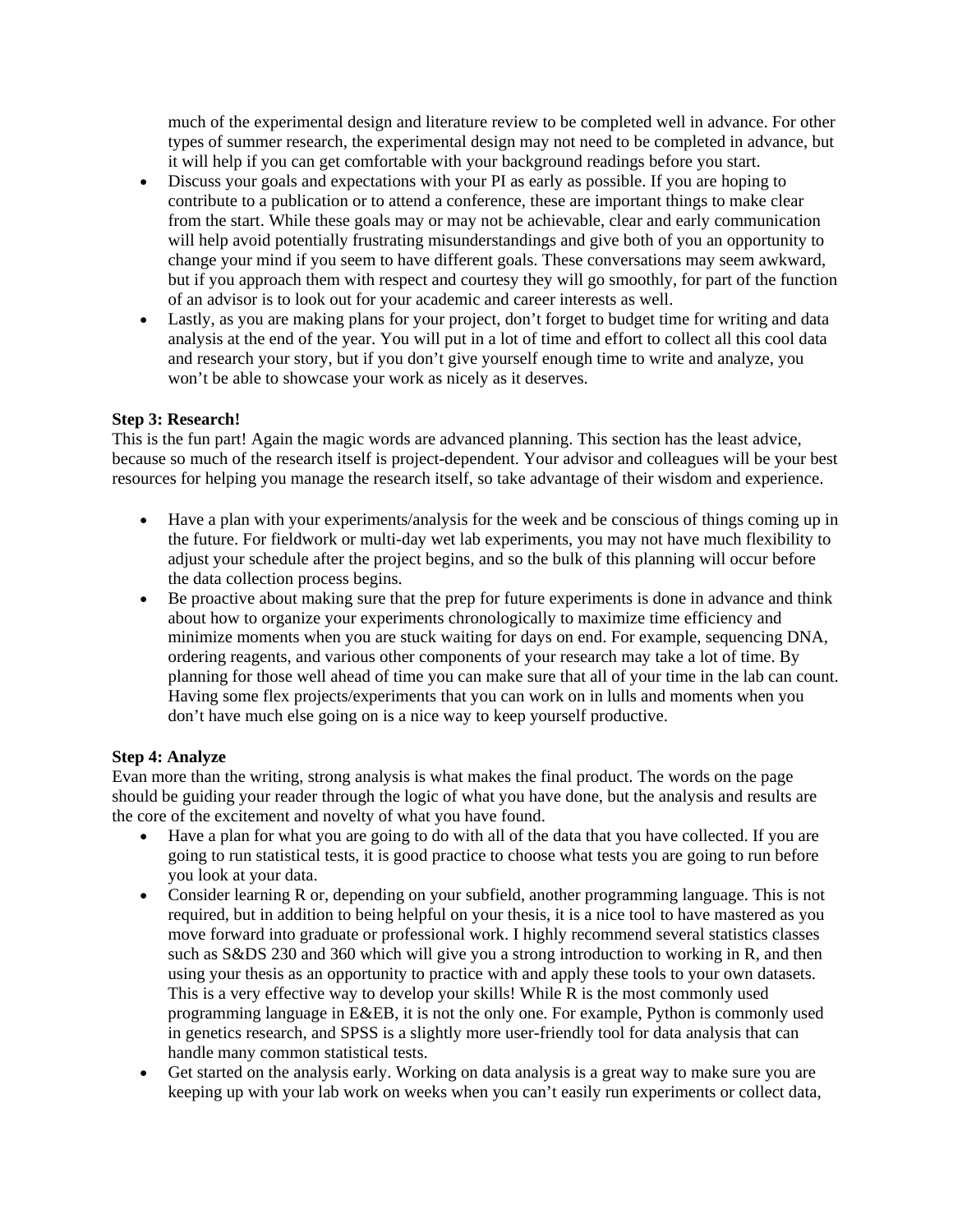and the timing can offer you a lot of flexibility. Performing some preliminary data analysis as you go along is also a helpful way to catch any technical problems at an early stage, before they become any larger. For observational projects, preliminary analysis can also help guide your literature review in helpful directions and narrow your focus.

• Organize your computer files. Take some time early in the process to make a plan for how you are going to name/store/order the data files you generate and then stay consistent throughout the process. Avoid having 8 graphs or R files all saved on your computer as ThesisResultsPart1.jpg. Having a plan from the beginning is important, because it is much more challenging to retrospectively organize files than it is to follow an initial plan.

# **Step 5: Write**

Go slow, be clear, and have good notes.

- The most important piece of actually *writing* a good thesis is, you guessed it, starting early. If at all possible, have your data collection and preliminary analysis done early in the spring. Spring break is a common target to shoot for, but even aiming for earlier in the spring may be wise as there are inevitably delays that will push you behind schedule. Coincidentally, spring break is also a nice chunk of time to focus your energies on getting a draft of your final paper put together. You may also want to consider working on a preliminary summary of your literature review at an early stage – it can form the core of your introduction later on.
- Use your research/lab notebook. This is part of good scientific practice and a good habit to form, one that will make your life much easier as you begin to write up your work. There are many ways to organize a research notebook, so find what works best for you, but in general, the more clearly and precisely you record your work as you do it, the more pleasant it will be for you as you go back through everything to review it and write it up. Furthermore, carefully keeping track of your work in your notebook will reduce the likelihood that information gets lost (which might require you to re-do work that you have already done). Using your notebook will reduce memory errors and ensure scientific accuracy when you write up your final results. It will also facilitate any follow up work that needs to be done after you are gone. This last reason is one that is particularly important if you are hoping to publish your work, as often there will be a few experiments which remain to be done after you graduate. Having a journal that provides a clear roadmap through your thinking process will make it easier for your colleagues and collaborators as they see the final stages of your work through to the end after you have left New Haven!
- Finally, start writing methods early in the process. It is much easier to write methods as you do them, rather than looking back six months later and trying to remember them. Your lab notebook is a tool that will help you, but it is often easier to describe things while they are fresh in your head. You can always update these methods later on if things change.

### **Step 6: Edit**

Congratulations! You followed all of the prior advice and finished your thesis work with plenty of time. Now you get to edit it!

- Give yourself time to clear your head. Let the text of your thesis sit while you focus on other things. This is a good time to read back through papers that you are planning to reference, and to think about and discuss future steps with your mentor. For example, figure out what – if anything – you will need to do to help them wrap up your project after you move out of the lab. Take enough of a break from your writing to allow you to look at it with fresh eyes. This will help you to see your work through the lens of a future reader rather than as its author.
- Present your work! Lab meetings are one of the best opportunities you will get for feedback from experts in your field. Your colleagues in your lab are familiar with the methods and the literature relevant to your project and will be able to provide helpful points and suggestions that you can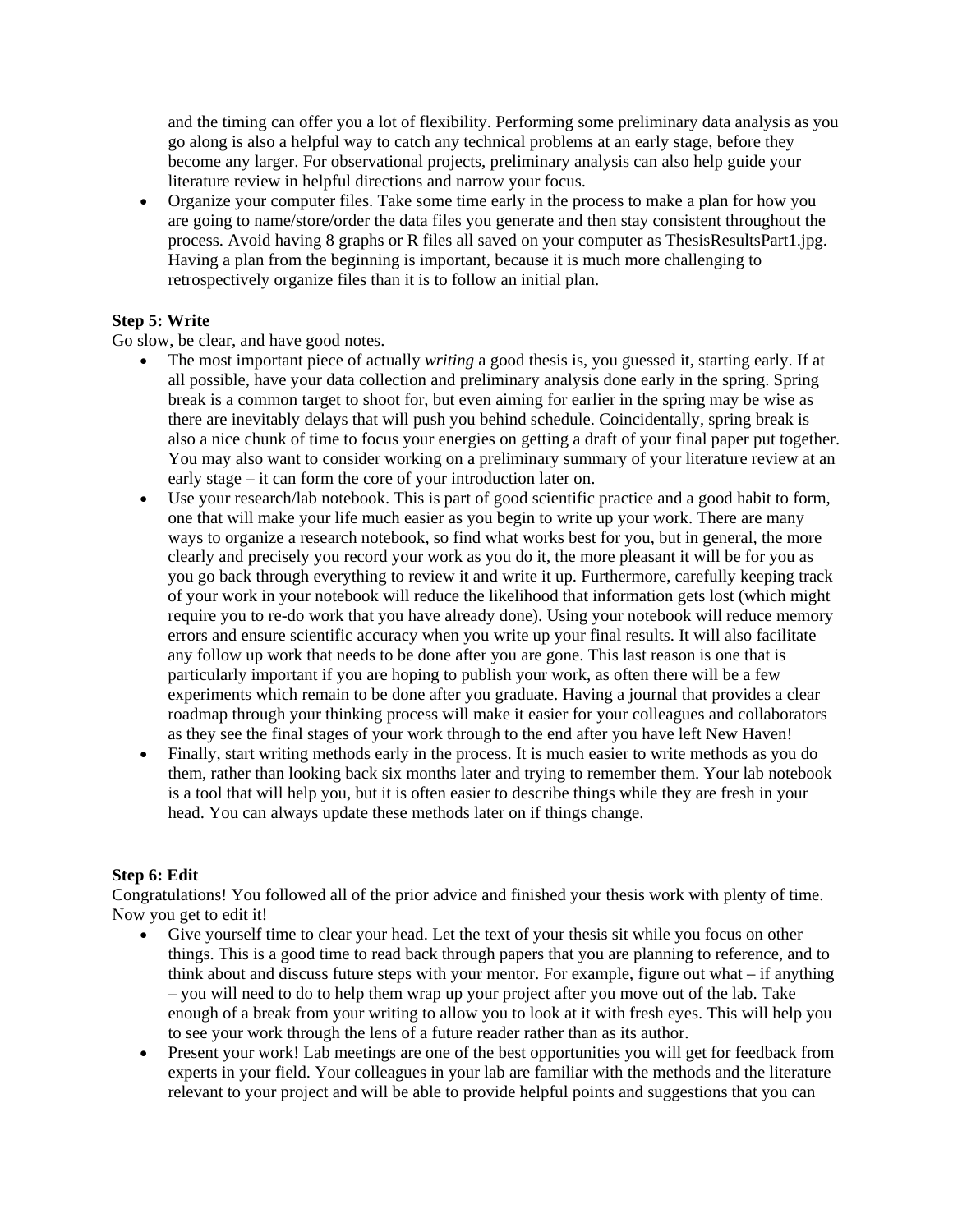incorporate into your thesis. Choosing the best time to present to them can be a bit tricky, but ideally you would like to find a balance between presenting too early when you don't yet have your final data and results and presenting too late when you no longer have time to incorporate their thoughts into your final paper. If you have the opportunity to present at a conference, that is another wonderful chance to receive feedback as well! In addition to receiving comments from others, preparing your work for a presentation forces you to think critically about how to compose it into a coherent narrative and to ensure that you fully understand how the different components of your work connect together. A good thesis does not just present a series of facts – it presents an arc of data and reasoning that answers the question you are studying.

- Format things nicely. In addition to making it read smoothly, part of making your thesis into a neat and polished final product is making it look good. You have a lot of flexibility in the details of formatting, but it is always good to consult with your PI or mentor, for they may have specific ways in which they would like you to arrange your paper. Make nice clean figures and think carefully about whether they provide the best way to present the results that you have gathered. The figures are the centerpiece of your work, and you want them to be as unambiguous and interpretable as possible. Avoid repeating information across figures and use supplemental figures where necessary. Often you can present a representative image to provide the reader with the final iteration of your analysis rather than all of the intermediate stages. You want your analysis to be reproducible and understandable, but that does not mean that you have to show your work through every step of it. Likewise, be reasonable with your text. More words are not necessarily better, and putting your advisor through a 90-page ordeal is not in your best interest. Be concise, and be clear, and know that all of your hard work will shine through in the quality of your writing and figures, even if you do not showcase every single piece of data that you generated over the year. Remember again that you want to tell a coherent story, and follow a single arc, and that some of the side-questions that you may have examined, while interesting, do not necessarily add to that story.
- Have someone else read your thesis. While you may have presented your work to your colleagues and received feedback on the ideas, it is valuable to get comments on the writing itself. The graduate or postdoctoral student that you are working with is a great person to help you with this, but a peer or friend in E&EB or a related field may also be able to help. The writing center is a particularly helpful resource. In all these cases, it helps to have a draft completed early so that you can wait for feedback. Asking for comments within 24 hours as you scramble to complete your paper before the deadline will not leave room for very helpful comments.

#### **Other Miscellaneous Thoughts and Advice:**

**Read papers.** This is possibly the single most valuable thing that you can do to prepare for your thesis. Obviously, jumping straight into the deep end and trying to tackle cutting edge literature can be intimidating, but take it slow, and remember that your studies over the last few years have helped prepare you for this. Don't worry that you don't understand every word of every paper: very few people do. The more you read, the more comfortable you will find yourself becoming with papers, and the easier it will become. If you haven't had a chance already, take classes that force you to think critically about papers. Such classes will help you to break them down and discuss them, and to learn to tell the difference between a good paper and a bad paper (hint, it isn't just the journal that it is published in). I cannot recommend taking biology seminars enough. The selection of these courses being taught varies from semester to semester due to faculty availability and logistic constraints, but there are always a few available. As with finding a research group, you may also look to the MCDB, MB&B, Anthropology, and Environmental Studies departments as well as graduate courses offered in related fields to find similar offerings focused on building an understanding of the research literature. While intro courses often require a lot of memorization and regurgitation of facts, smaller, discussion-based seminars will remind you that science is actually about critical thinking, questioning everything, and careful analysis of data.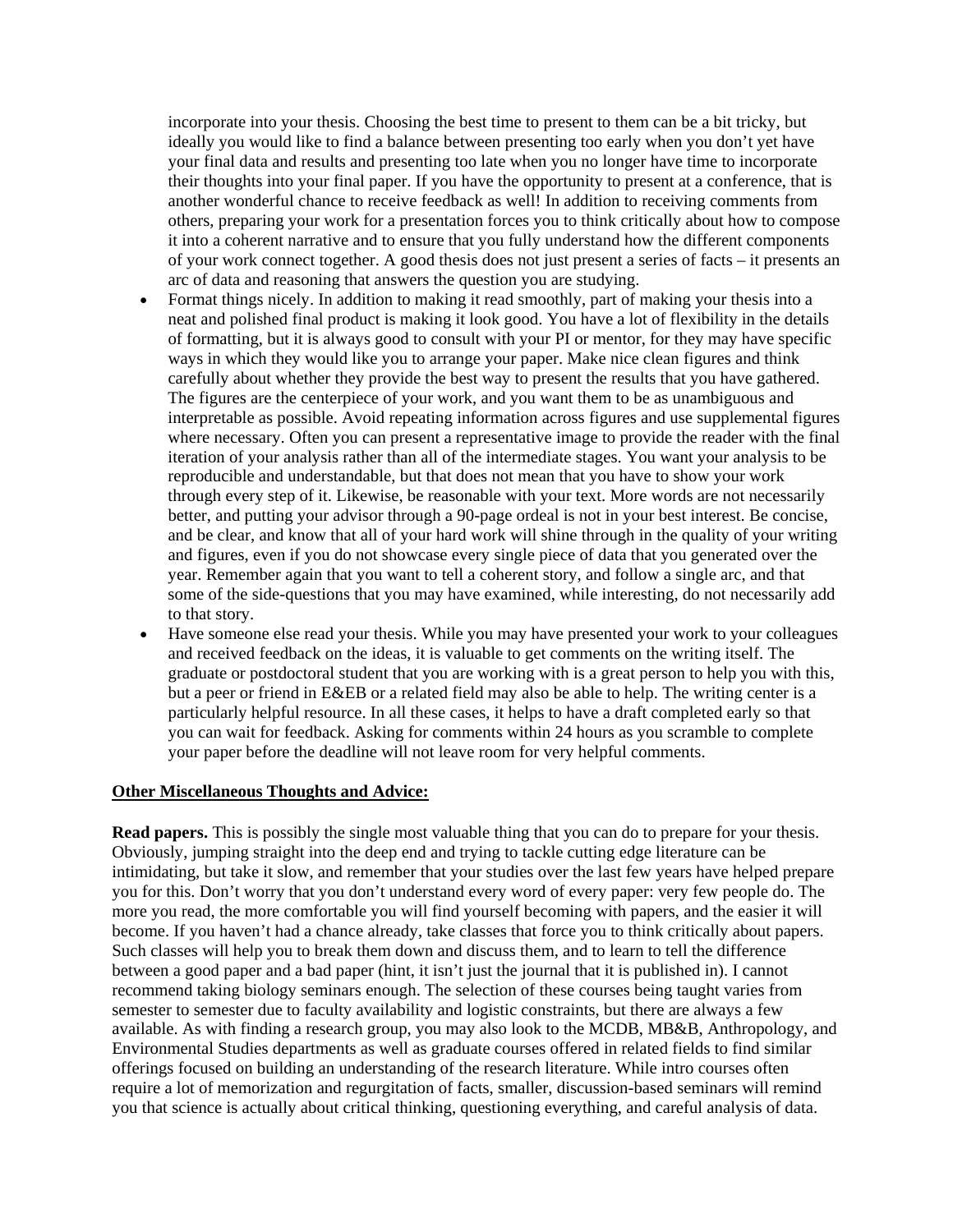These seminars are wonderful chances to connect with professors on a more personal level, providing great opportunities for mentorship and counsel which will be invaluable as you make your plans to move beyond Yale. Furthermore, while these seminars often give some priority to upperclassmen, in some cases there are few hard prerequisites and openings still available for younger students, so do not wait until senior year to take them. Overall, the more papers you read, and the more comfortable you get with the literature, the better sense you will have of what a good research project should look like.

**Have a life!** It is easy to let your research slowly erode your time and energy until it takes over everything you do. Be sure to set boundaries and make sure that you are taking time to have a fun and happy college experience in addition to completing your work as a student researcher. You will have many more years to spend doing research if you want to, so don't forget to take advantage of all of the other unique opportunities available to you at Yale!

**The student part of student-researcher is important too!** Performing research is only one of many responsibilities you have this year. You will enjoy your work a lot more if you are able to plan in advance around other academic commitments that you have. Try to avoid scheduling big experimental weeks when you have major exams or other large projects that will consume your time and provide extra stress. Often research can be fairly flexible in its schedule as long as you plan in advance. Similarly, you may want to think about how to plan your class schedule around your research work. For example, you may need extended blocks of time during the day in which to complete lab work. You don't want to have to skip classes to run experiments, so as you are shopping for classes, consider how and when your time in the lab will fit in. Similarly, communicate with your mentor or supervisor about your schedule as they may have constraints too!

**Applications:** As a senior, you will almost inevitably be applying for something. These applications may be for jobs, fellowships, graduate studies, or other post-graduate opportunities, and depending on the state of the world, they may also involve traveling for interviews. These applications will take time and cause some existential angst as you think about the future. Bear them in mind as you think about pacing your research, make sure to allow yourself some extra time during whichever portion of the year these applications fall into for you, and be kind to yourself and your peers as you go through this process. People in your lab are great resources to talk to as you plan for your career. Even if you do not plan to go into research or academia, your labmates have all been in similar positions and will have valuable thoughts and perspectives to consider as you embark on this journey.

**Funding:** Depending on the work you are planning to do, acquiring funding may be a necessary step. The most accurate and up-to-date list of Yale directed fellowships is available in the Fellowships database through the Yale OCS website, and external fellowships may also be available outside of Yale. For summer funding, a few Yale fellowships that may be worth considering include: The Yale College Dean's Summer Research Fellowships, The Tetelman Fellowship, The Summer Environmental Fellowship, the Peabody-Smithsonian Fellowship, and your Residential College's Richter Fellowship. Funding opportunities during the semester are more limited, but Residential College Mellon funds are one place worth looking. It is also a good idea to meet with an advisor from the Fellowships office, who may be able to help you find other sources of funding more specific to your project of interest.

**Working remotely:** This is primarily a pandemic-specific component of advice: think about how to plan around closures of space and loss of access to in-person work. This is particularly important in the early stages of designing your project, but consider selecting something that can be done remotely, or at least having a backup plan in case it is necessary.